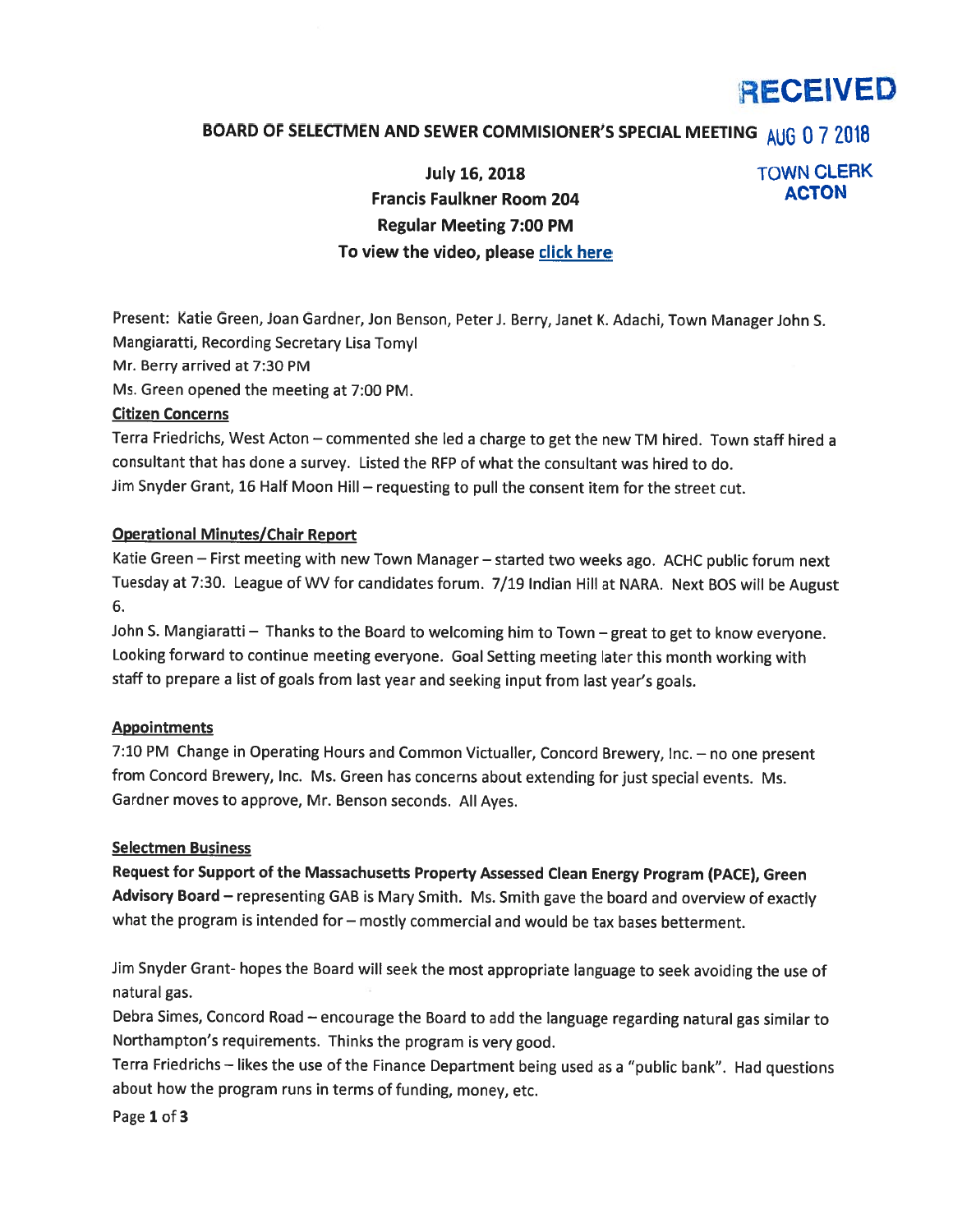Ms. Green questioned the board if they would like to come up with language regarding discouraging the use of natural gas, or put in <sup>a</sup> vote tonight.

Mr. Mangiaratti read from <sup>a</sup> statement from counsel that the board could approve the program but have an option to opt out of natural gas at <sup>a</sup> later date. Ms. Gardner moves to approve, Ms. Adachi seconds, all ayes.

FY <sup>19</sup> O+M Rates — held and removed from agenda due to lack of material. Will hold for August meeting.

Board of Health Fees — Ms. Gardner moves approve, Ms. Adachi seconds, all ayes.

Preliminary Plans for Site Plan Parking Garage for Insulet Corp - Roland Bartl - explained that Insulet is growing much faster than expected and is looking to add more parking. Looking for direction from the Board and which direction the Planning Division should go towards in granting the amendment. Ms. Adachi would like to see the ability to have staff comments and concerned about abutters and the potential for headlights that might interfere going in and out (of the parking garage) by headlights shining into the abutters windows. Hoping there would be <sup>a</sup> fence to prevent it. Ms. Green agrees with Ms. Adachi on notifying the abutters as this has been <sup>a</sup> concern in the past public hearings. Doesn't think <sup>a</sup> full hearing is necessary. Supportive of option 2.

Terra Fredrichs — didn't know that multi-level garages are allowed in Acton. Questioned about the tax break.

Roland will go back to Insulent with the suggestions from the Board.

### Local Regulation of Recreational Marijuana: Proposed General Bylaw Ban and Zoning Bylaw

Regulations — Ms. Adachi gave an overview of the draft article and proposed zoning bylaw in preparation of an upcoming special fall town meeting in the event that the ban on recreational marijuana article does not pass. The town can regulate where such <sup>a</sup> business may operate. Robert Hummel from the Planning Division presented <sup>a</sup> power point presentation. Ms. Green questioned about the different areas in town retail vs. manufacturing and testing. Preference is to vote on the ballot language to move forward for special fall town meeting.

Dr. John Blute <sup>11</sup> Barton Road — AMA rejects the use of recreational Mi. Wants know if the zoning be more challenging if the ban vote does not pass. Ms. Green explained that under state law zoning cannot be discriminatory on the types of retail that come into town.

Could not understand next speaker — questioned about number on liquor licenses (for package stores). Questioned about the 500 ft buffer around schools.

Dave -Wampanoag Drive — questioned about signage for facilities and parking. Ms. Green explained it is under zoning requirements for each district.

Bill Bebee, Bellows Farm — concerned about the drug problem in Acton. Briefly discussed <sup>a</sup> slide that was presented at the Citizen's Academy sponsored by the Police Department about medical marijuana that looks like candy. Concerned about it being in Acton.